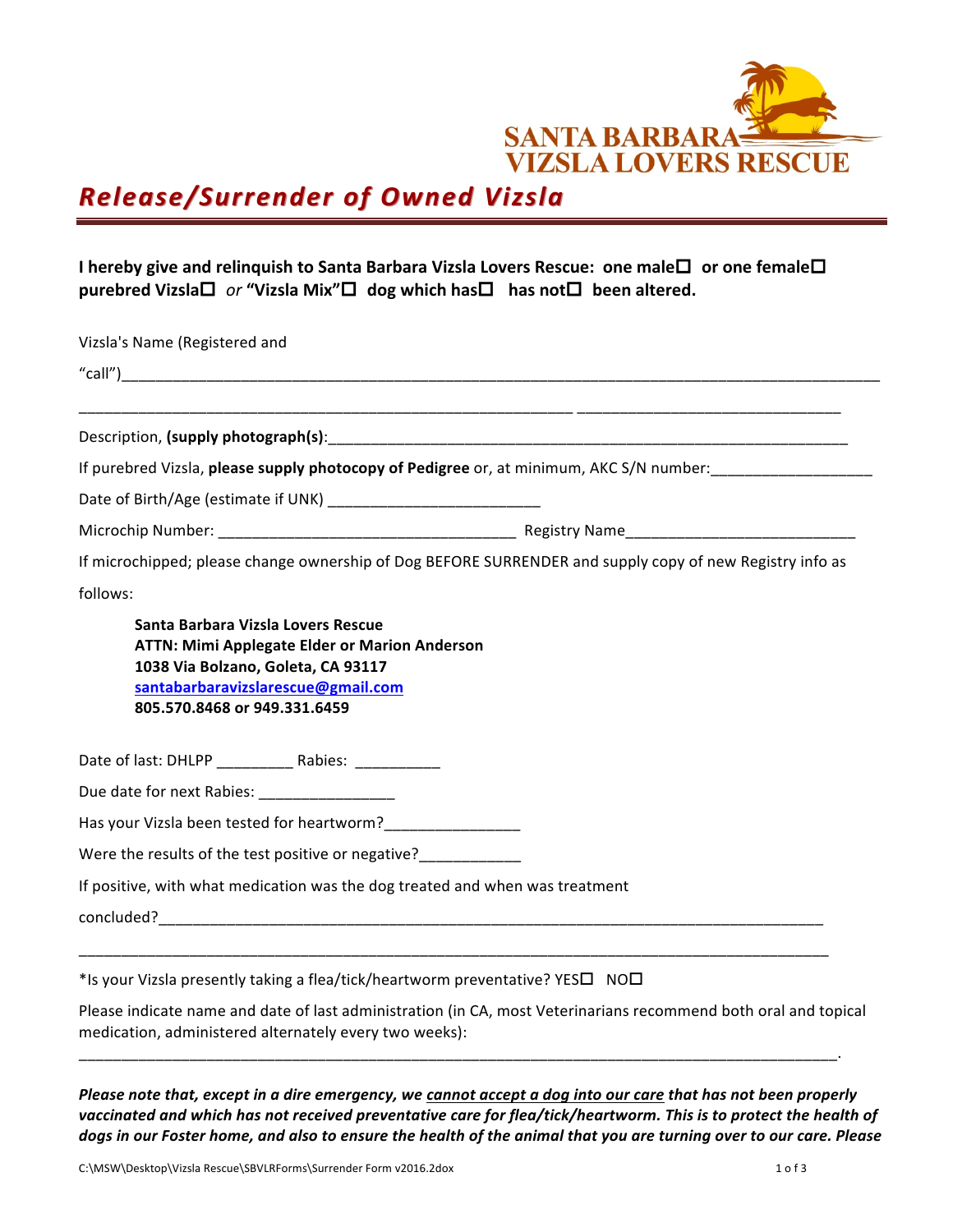## *consult your Veterinarian for advice should you have any questions in regard to this matter.*

If your Vizsla needs a heartworm test or treatment (as recommended by your Veterinarian), would you be willing to have this done before the Vizsla is surrendered to Rescue? Yes $\square$  No $\square$ 

| Dog's Primary Veterinarian:                              |                                                                                                          |
|----------------------------------------------------------|----------------------------------------------------------------------------------------------------------|
|                                                          |                                                                                                          |
|                                                          |                                                                                                          |
|                                                          |                                                                                                          |
| homing needs:                                            | This Vizsla/Vizsla Mix has the following known physical, medical, and/or temperamental problem(s) or re- |
|                                                          | <u> 1990 - Jan Jan James, Amerikaansk politiker (d. 1980)</u>                                            |
|                                                          |                                                                                                          |
|                                                          |                                                                                                          |
|                                                          |                                                                                                          |
|                                                          |                                                                                                          |
| Has this dog ever bitten anyone? Threatened to? YESO NOO |                                                                                                          |

\*\*Note that full disclosure of any bite or behavioral disorder is required both by law and to protect everyone's safety. SBVLR does, at the discretion of our Board of Directors, *occasionally* accept dogs with a history of bites with consideration of the exact circumstances of the bite, and with mandatory CPDT Behaviorist Consult-Evaluation prior to making a decision.

Other comments, if any (what type of situation or family would you recommend, dog's special likes or dislikes, exercise needs, preferred foods, date by which dog must be surrendered, what makes him or her the happiest?):

\_\_\_\_\_\_\_\_\_\_\_\_\_\_\_\_\_\_\_\_\_\_\_\_\_\_\_\_\_\_\_\_\_\_\_\_\_\_\_\_\_\_\_\_\_\_\_\_\_\_\_\_\_\_\_\_\_\_\_\_\_\_\_\_\_\_\_\_\_\_\_\_\_\_\_\_\_\_\_\_\_\_\_\_\_\_\_\_\_\_\_

\_\_\_\_\_\_\_\_\_\_\_\_\_\_\_\_\_\_\_\_\_\_\_\_\_\_\_\_\_\_\_\_\_\_\_\_\_\_\_\_\_\_\_\_\_\_\_\_\_\_\_\_\_\_\_\_\_\_\_\_\_\_\_\_\_\_\_\_\_\_\_\_\_\_\_\_\_\_\_\_\_\_\_\_\_\_\_\_\_\_\_

\_\_\_\_\_\_\_\_\_\_\_\_\_\_\_\_\_\_\_\_\_\_\_\_\_\_\_\_\_\_\_\_\_\_\_\_\_\_\_\_\_\_\_\_\_\_\_\_\_\_\_\_\_\_\_\_\_\_\_\_\_\_\_\_\_\_\_\_\_\_\_\_\_\_\_\_\_\_\_\_\_\_\_\_\_\_\_\_\_\_\_ 

\_\_\_\_\_\_\_\_\_\_\_\_\_\_\_\_\_\_\_\_\_\_\_\_\_\_\_\_\_\_\_\_\_\_\_\_\_\_\_\_\_\_\_\_\_\_\_\_\_\_\_\_\_\_\_\_\_\_\_\_\_\_\_\_\_\_\_\_\_\_\_\_\_\_\_\_\_\_\_\_\_\_\_\_\_\_\_\_\_\_\_

\_\_\_\_\_\_\_\_\_\_\_\_\_\_\_\_\_\_\_\_\_\_\_\_\_\_\_\_\_\_\_\_\_\_\_\_\_\_\_\_\_\_\_\_\_\_\_\_\_\_\_\_\_\_\_\_\_\_\_\_\_\_\_\_\_\_\_\_\_\_\_\_\_\_\_\_\_\_\_\_\_\_\_\_\_\_\_\_\_\_\_

\_\_\_\_\_\_\_\_\_\_\_\_\_\_\_\_\_\_\_\_\_\_\_\_\_\_\_\_\_\_\_\_\_\_\_\_\_\_\_\_\_\_\_\_\_\_\_\_\_\_\_\_\_\_\_\_\_\_\_\_\_\_\_\_\_\_\_\_\_\_\_\_\_\_\_\_\_\_\_\_\_\_\_\_\_\_\_\_\_\_\_

**If YES, please describe** *exact* **circumstances in detail:**